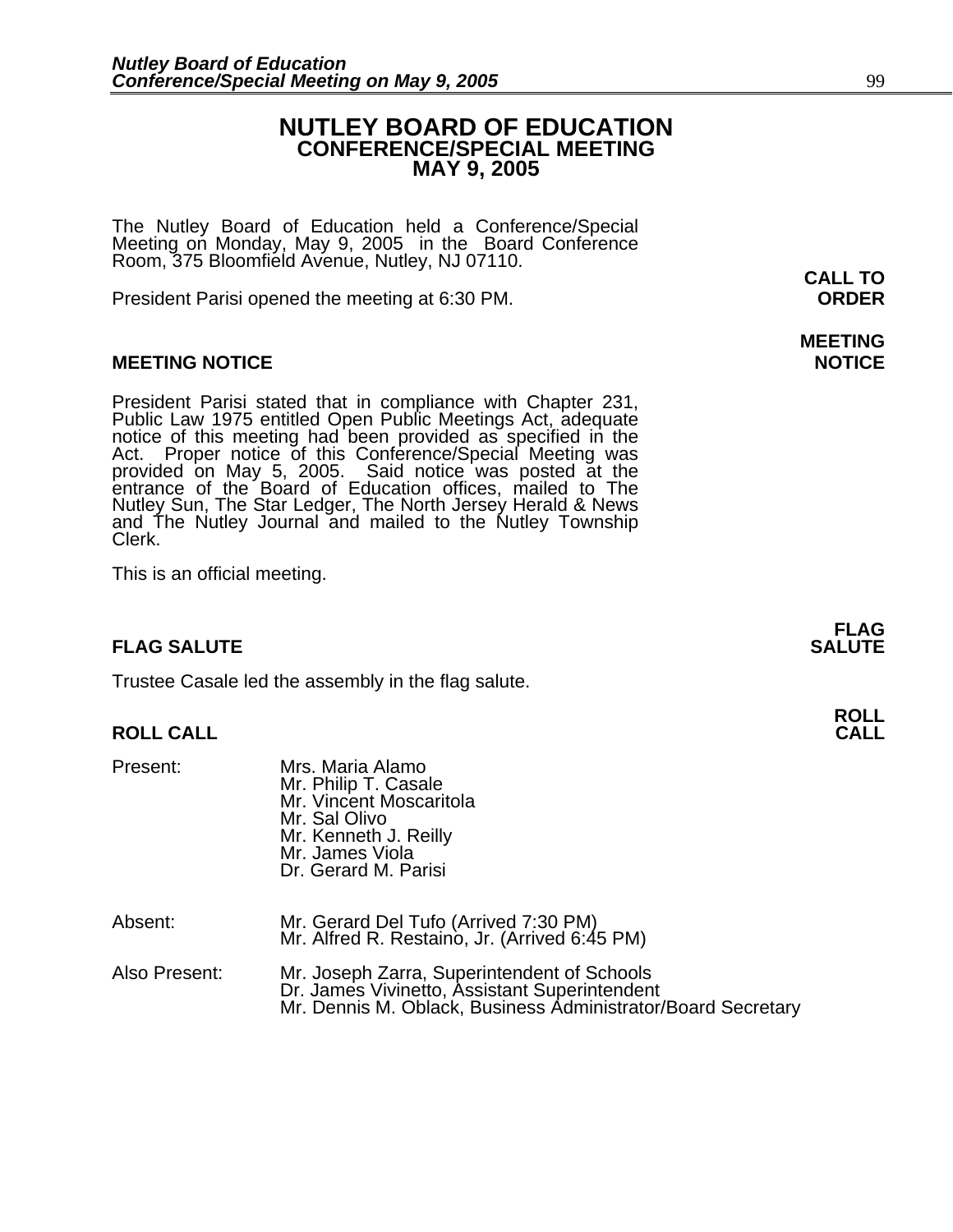### **Discussion Items**

### **Presentation:**

Superintendent Zarra introduced Nancy Kehayes, Coordinator<br>of Business/Tech. Education and Tarik Huggins, of Business/Tech. Education and Tarik Huggins,<br>Business/Creative Arts teacher, both of whom gave a presentation on the Culinary Arts Program and their future plans for the program.

A discussion ensued among the Board. Mrs. Kehayes and Mr. Huggins answered several questions from the Trustees.

Trustee Restaino arrived.

### **Committees:**

Trustee Restaino, Finance/Budget Committee Chairperson, thanked the Committee, Administration and the other Trustees for all the work which resulted in the passage of the budget and the second question.

Superintendent Zarra thanked Trustee Restaino and the taxpayers for their support.

Trustee Restaino requested that work begin immediately on the replacement of the high school gym floor.

Trustee Alamo asked Trustee Restaino if the current work being done on Franklin Avenue in front of the Oval would impact the Oval project. Trustee Restaino answered that professional would be doing test borings to determine the<br>work required to alleviate ground water problems.

Trustee Viola, Community Relations Committee, indicated that sponsors are being secured for the next issue of the newsletter.

Trustee Alamo announced that the Nutley Education Foundation has received a \$5,000 grant to be used for advertising. Board Secretary Oblack stated that he had recently received information on possible ideas for fund raising that he would pass on to the new chairperson of the Alternate Funding Committee and to the Nutley Education Foundation.

Superintendent Zarra discussed the status and plans for the re-registration of students. President Parisi indicated that he has asked Trustees Alamo and Moscaritola to work as an ad hoc committee for re-registration. Trustee Alamo thanked Superintendent Zarra for championing the re-registration program.

Superintendent Zarra recommended declaring the day after Memorial Day an additional holiday as has been customary when all weather days have not been used.

Superintendent Zarra indicated that he is investigating sponsorships for the TV station.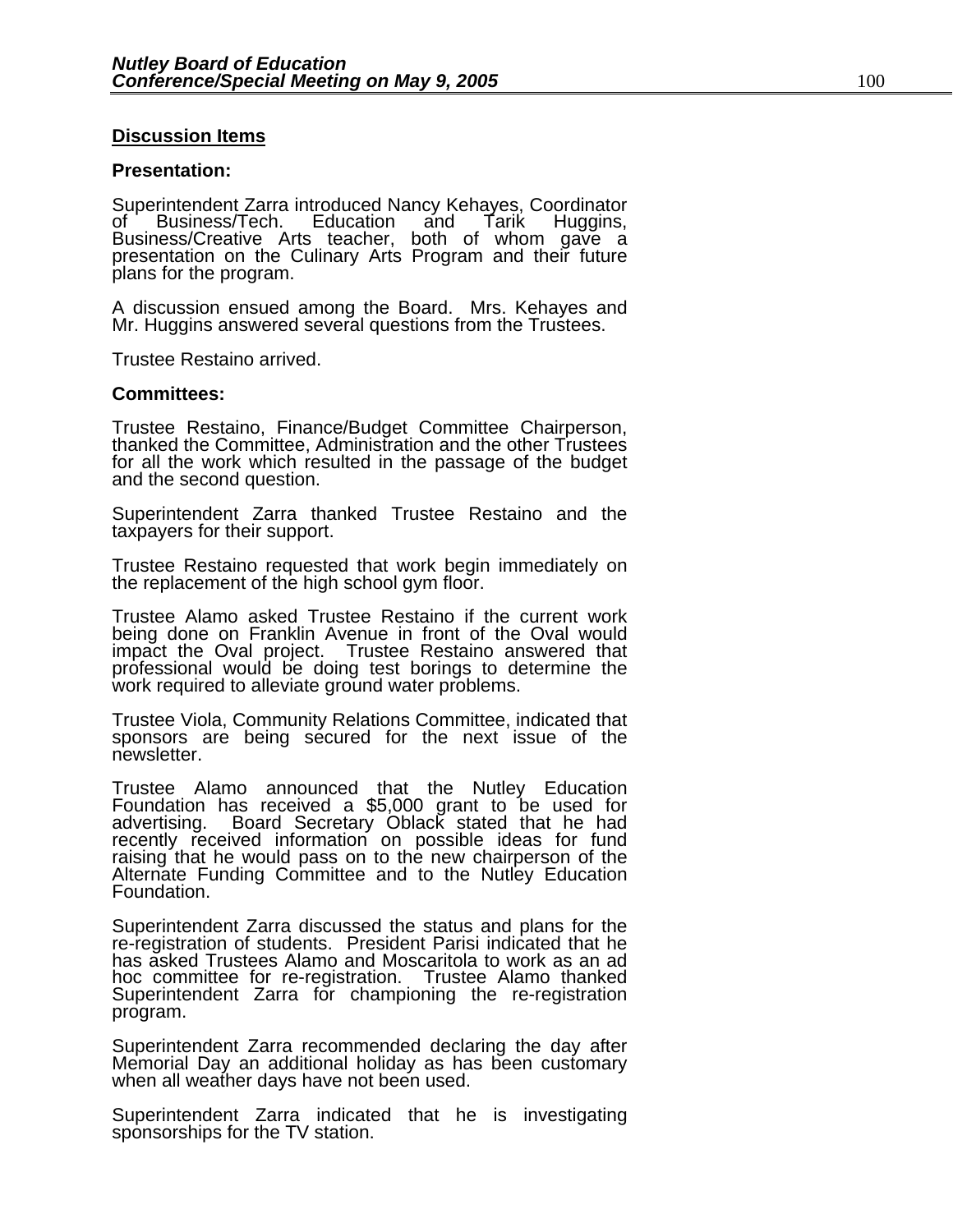### **Elementary School Referendum:**

President Parisi asked board architect Lee Heckendorn to gave a status report on plans addressing the elementary school facility needs. Mr. Heckendorn discussed the latest cost estimates and answered several questions from the Trustees.

Trustee Del Tufo arrived at 7:30 PM.

A discussion ensued on various alternatives for presentation to the voters.

Mr. Heckendorn gave an updated report on the status of the Franklin Middle School project. He answered several Franklin Middle School project. questions the trustees presented.

### **MOTION TO ADJOURN TO EXECUTIVE SESSION**

At 8:40 PM Trustee Casale moved and Trustee Reilly seconded the following resolution:

WHEREAS, the Board of Education will be discussing matters exempt from public discussion pursuant to N.J.S.A. 10:4-12,

NOW, THEREFORE, BE IT RESOLVED that the Board of Education adjourn to closed executive session at this time to discuss personnel, and

BE IT FURTHER RESOLVED that the results of the discussions will be made public by inclusion on the agenda of a subsequent meeting of the Board of Education or when the reasons for discussing such matters in closed session no longer exist.

The motion was unanimously approved by voice vote.

### **RECONVENE MEETING RECONVENE**

At 9:00 PM Trustee Alamo moved, Trustee Restaino seconded, and the Board unanimously approved by voice vote a motion to reconvene the open public meeting.

## **HEARING OF CITIZENS (Resolutions Only) OF CITIZENS**

None

### *RESOLUTIONS* **RESOLUTIONS**

Trustee Del Tufo moved, and Trustee Olivo seconded, a motion that the Board approves the Reorganization Meeting Resolutions numbers 1 through 5 as listed below.



**ADJOURN EXECUTIVE** 

**HEARING**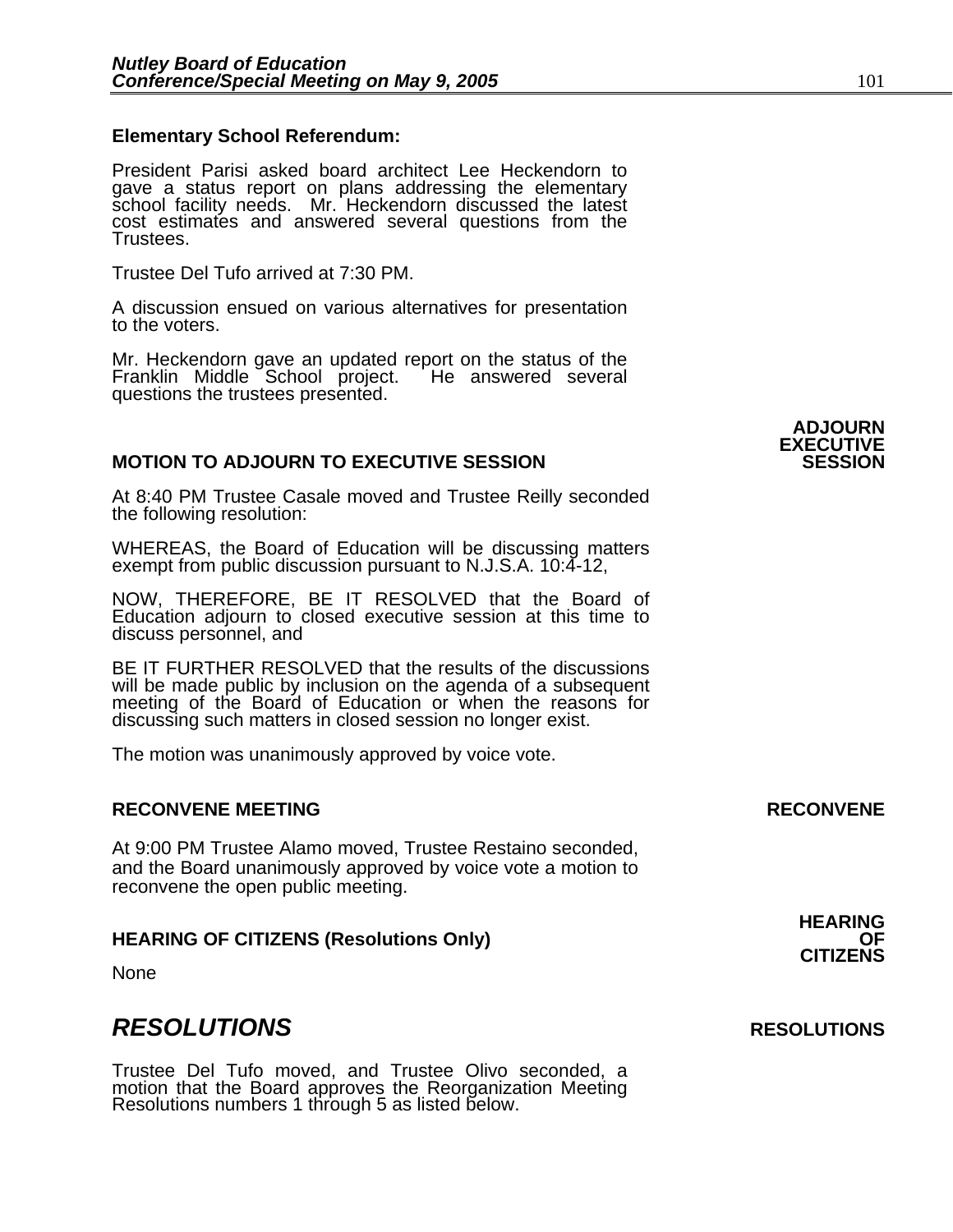The Resolutions 1 through 5 were unanimously approved by roll call.

### 1. **RETIREMENT – Elementary French Teacher RETIREMENT**

BE IT RESOLVED that the Board of Education approves the acceptance of the retirement of Mrs. Arlene Baldino, Elementary French Teacher, effective July 1, 2005.

### 2. **RETIREMENT – Mathematics Teacher RETIREMENT**

BE IT RESOLVED that the Board of Education approves the acceptance of the retirement of Mrs. Carol A. Rizzo, high school mathematics teacher, effective July 1, 2005.

### 3. **RESIGNATION – George E. Moreo** RESIGNATION

BE IT RESOLVED that the Board of Education accepts the resignation of George E. Moreo, Computer Technician, effective June 1, 2005.

APPOINT – Teacher Substitute<br>TEACHER SUB<br>BE IT RESOLVED that the Board of Education approves the **TEACHER SUB** appointment of Miss Theresa Locascio as a teacher substitute, effective May 16, 2005 for the 2004/2005 school year, at the per diem rate of \$70.00, in accordance with the per diem rate established by the Board of Education.

### 5. **APPROVAL OF PROJECT MONITORING SERVICES ASBESTOS FOR ASBESTOS REMOVAL**

WHEREAS there exists a need for project monitoring services for asbestos removal for the Franklin Middle School addition and renovation project, and

WHEREAS the firm of Westchester Environmental, LLC of West Chester, PA is qualified and capable of performing these services, and

WHEREAS Westchester Environmental, LLC has submitted a proposal acceptable to the Board for these services, and

WHEREAS N.J.S.A. 18A:18A-5a provides for the award of contracts for this type of professional service without competitive bidding.

NOW, THEREFORE, BE IT RESOLVED that the Board of Education of the Township of Nutley approves Westchester Environmental, LLC Proposal No. WE05-04R2 dated April 29, 2005 as per the recommendation of architect Lee Heckendorn of DCM Architecture, Inc. and Alan Ianuzzi of Tri-Tech Engineering, Construction Manager.